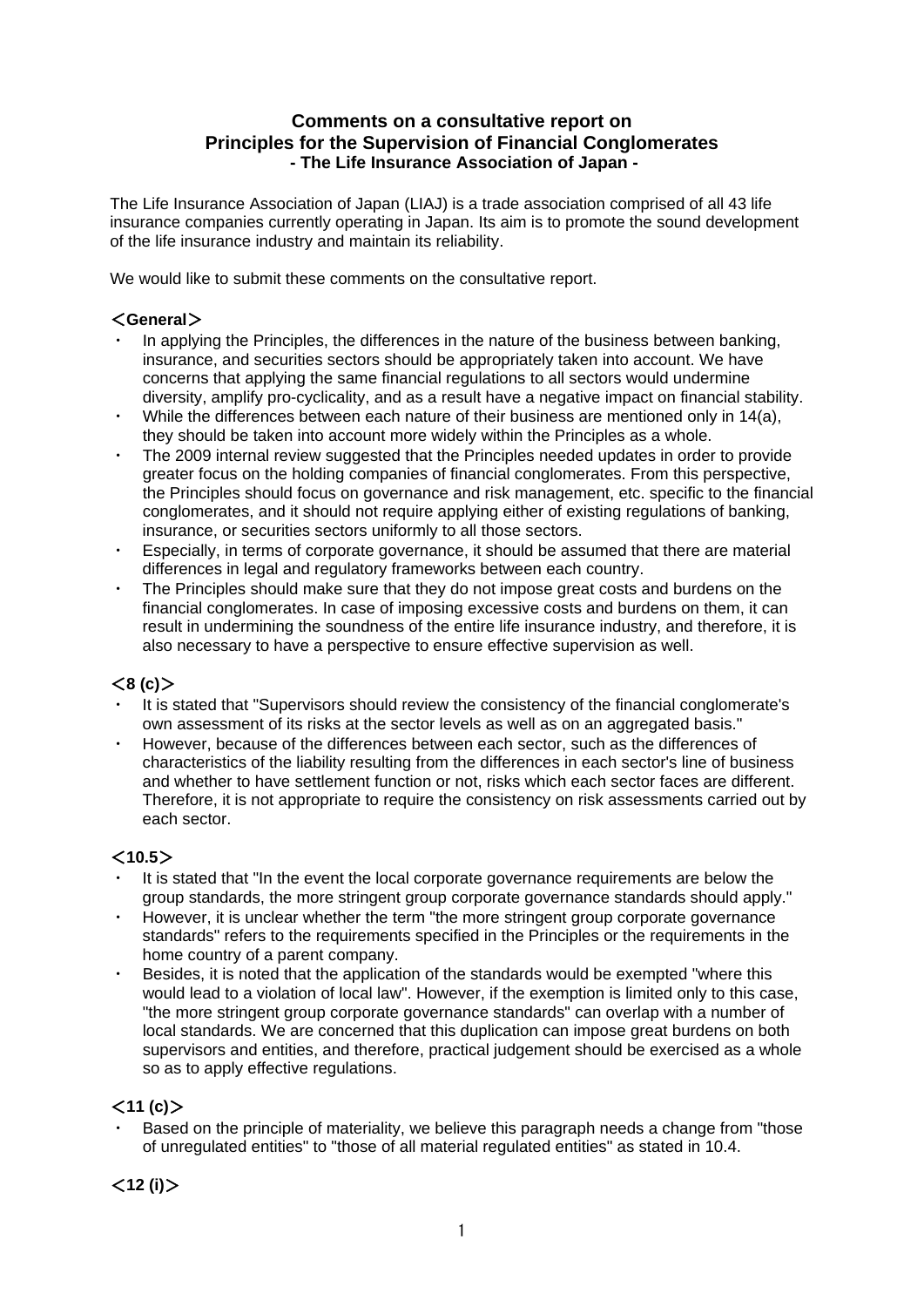- ・ It is required that "individuals who exert a material influence over regulated entities should have the financial soundness to fulfil their role" in this part. In addition, it is pointed out that "financially weak owners may have an incentive to drain financial resources from a regulated entity" in  $12(4)$ .
- However, there are some actual cases in the past that certain individuals greatly compensated caused a heavy loss to their entities through their high-risk activities for personal gain. Also, it is inappropriate to require the financial soundness as suitability requirements for individuals from a human rights perspective.
- In case of requiring the financial soundness somehow, we recommend that ones subject to this requirement should not be " individuals " but be limited to "significant owners" from the perspective of impacts of significant owners on their entities.

# <**12 (ii)**>

- It is required for supervisors to ensure that the board members, etc. "possess integrity, competence, experience and qualifications".
- ・ However, "experience" and "qualification" are just some of the measures to demonstrate or evaluate their "competence", and therefore, they can fulfil their role and exercise sound judgement without "experience" and "qualification" if they possess "competence". Considering these facts, we believe that the term "experience" and "qualifications" should be deleted from this sentence.

# $<$ **12 (c)** $>$

- It is required that "the board of the head of the financial conglomerate include a number of members acting independently of the wider group (including owners, board members, executives, and staff of the wider group)" in this part.
- However, the concept of governance should be taken into account flexibly based on different situations in various countries and companies. Due consideration should be given in introducing a uniform and formal rule on the appointment of board members as it may disturb the establishment of the governance system which is appropriate for each entity.
- And also, in terms of the requirements for the board, there should not be formal requirements to uniformly limit the application to "members acting independently". Supervisors should carry out substantive assessments on whether the board is exercising appropriate judgement practically.
- Besides, we are concerned that it can be difficult to secure adequate human resources if the formal requirements of the board are made tighter.

# <**12.5**>

- It is stated that "Competence can generally be judged from the level of professional or formal qualifications."
- ・ However, as we stated in our comments on 12 (ii), qualification is just one of the measures to demonstrate or evaluate their competence, and the competence to carry out their mandates should be judged in more practical way. Therefore, we believe that this sentence should be deleted.

## $<$ **13** $>$

- It is stated that the board should define the "strategy" and "risk appetite" of the financial conglomerate.
- However, as "risk appetite" is considered as a factor constituting the concept of "strategy" (i.e. one of the components of the "strategy"), we believe that "risk appetite" does not need to be specified independently.

## $<$ **14 (a)** $>$

- In terms of a remuneration policy, it is stated that the objective of the policy "can allow for reasonable differences based on the nature of local legal requirements."
- However, the remuneration policy of each entity was put in place based not only on local legal requirements but also on local practices. Therefore, this sentence should be changed to "(The overarching objective ...) can allow for reasonable differences based on the nature of the constituent entities/units and local legal requirements and practices."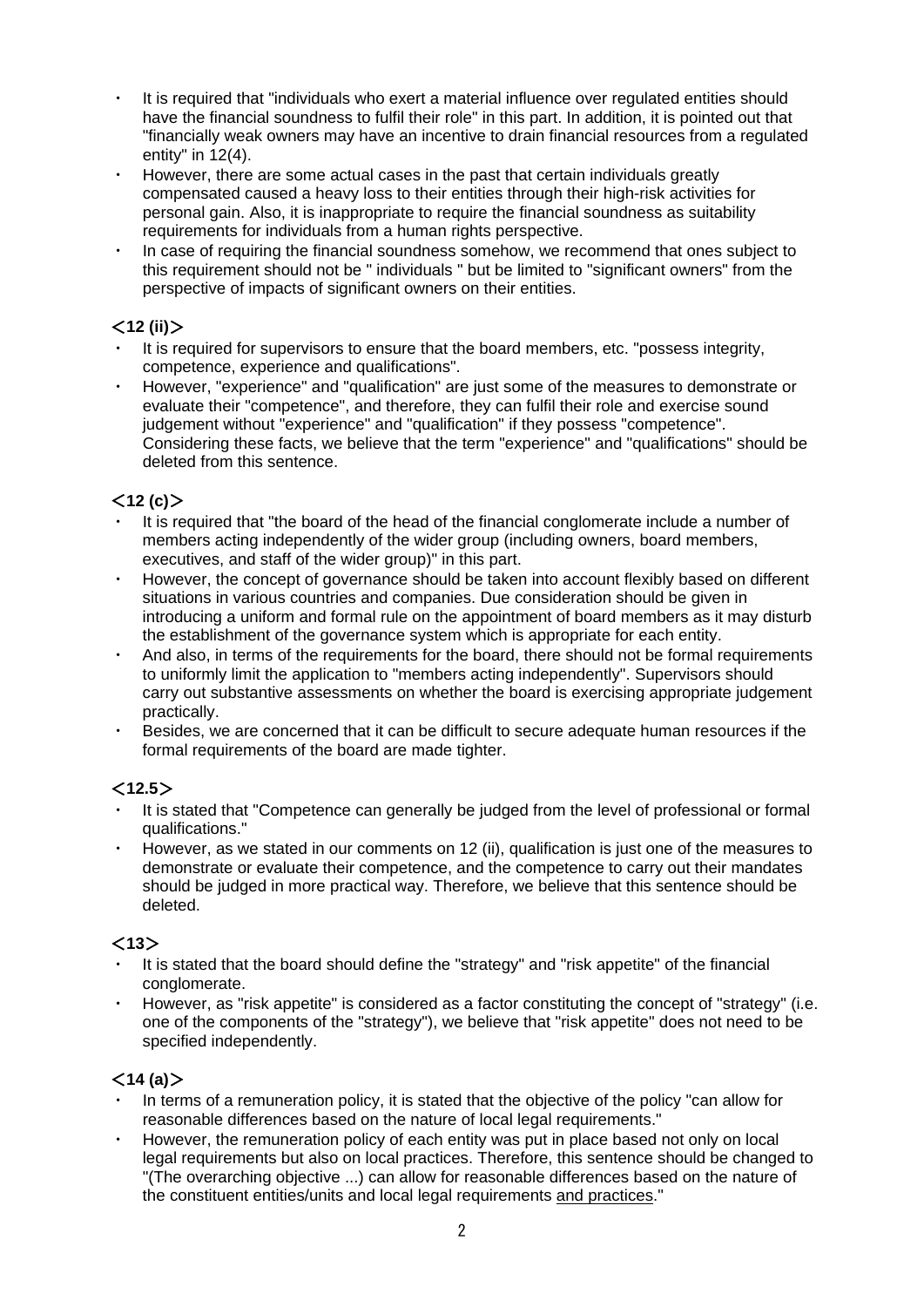## $<$ **15 (g)** $>$

Based on the principle of materiality, we believe this paragraph needs a change from "any unregulated entities" to "all material unregulated entities" as stated in 10.4.

## <**15 (h)**>

- In our understanding, the term "internal capital targets" in this paragraph stands for the" internal minimum capital requirement". Instead, if this term intends to imply high-level internal capital targets, such as optimal level of capital, it would be unreasonable to require establishing practicable plans for, even under stressed conditions, achieving and maintaining these targets. Therefore, we believe that the term "internal capital targets" should be changed to "internal minimum capital requirements".
- Besides, in our understanding the term "stressed conditions" in this paragraph means conditions with a certain level of stress which the head of the financial conglomerate takes into account in measuring their risks. Instead, if this term intends to mean the excessive stressed conditions under the stress tests which are conducted to supplement the measurement of their risks, this requirement would be overly burdensome from the perspective of capital efficiency.

### <**15 (i)**>

When its capital position falls below its internal capital target, there may be various possible reasons. Therefore, it should be noted that the identification of pre-determined measures might mislead the management's actions. For example, even if it is specified in advance that "the managements boost their capital by issuing new stocks when its capital position falls below its internal capital target", there may be cases where it is inappropriate to issue the stocks responding to the situation. Therefore, this sentence should be changed to "the managements take appropriate actions, in cooperation with relevant parties when its capital position falls below its internal capital target".

#### $<$ **16 (a)** $>$

Based on the principle of materiality, we believe this paragraph needs a change from "all entities" to "all material entities" as stated in 10.4.

#### <**21 (a)**>

Based on the principle of materiality, we believe this paragraph needs a change from "in all sectors" to "in all material sectors" as stated in 10.4.

#### $<$ 21 (g) $>$

The management of strategic risks is beyond the scope of risk management activity which is a part of internal control systems under the supervision of managers (i.e. which is not independent from managers) as it is equal to the control of the entity's management itself. Therefore, the management of such risks require a system to manage them based on a framework separate from the framework of normal risk management.

#### <**22 (a)**>

We believe that providing staff with risk management training is just one of the measures to promote an appropriate group-wide risk management culture. Therefore, risk management training for staff should be illustrated as an example.

#### <**22.4**>

Based on the principle of materiality, we believe this paragraph needs a change from "at all levels" to "at all material levels" as stated in 10.4.

#### <**26 (b) (e)**>

Although we don't disagree with the effectiveness of conducting, as a stress test, a broadranging analysis, it would not be necessary to require uniform measures and it would be sufficient to take appropriate measures depending on each conglomerate, entity or risk type. Therefore, reverse stress tests should be illustrated as an example of measures to take.